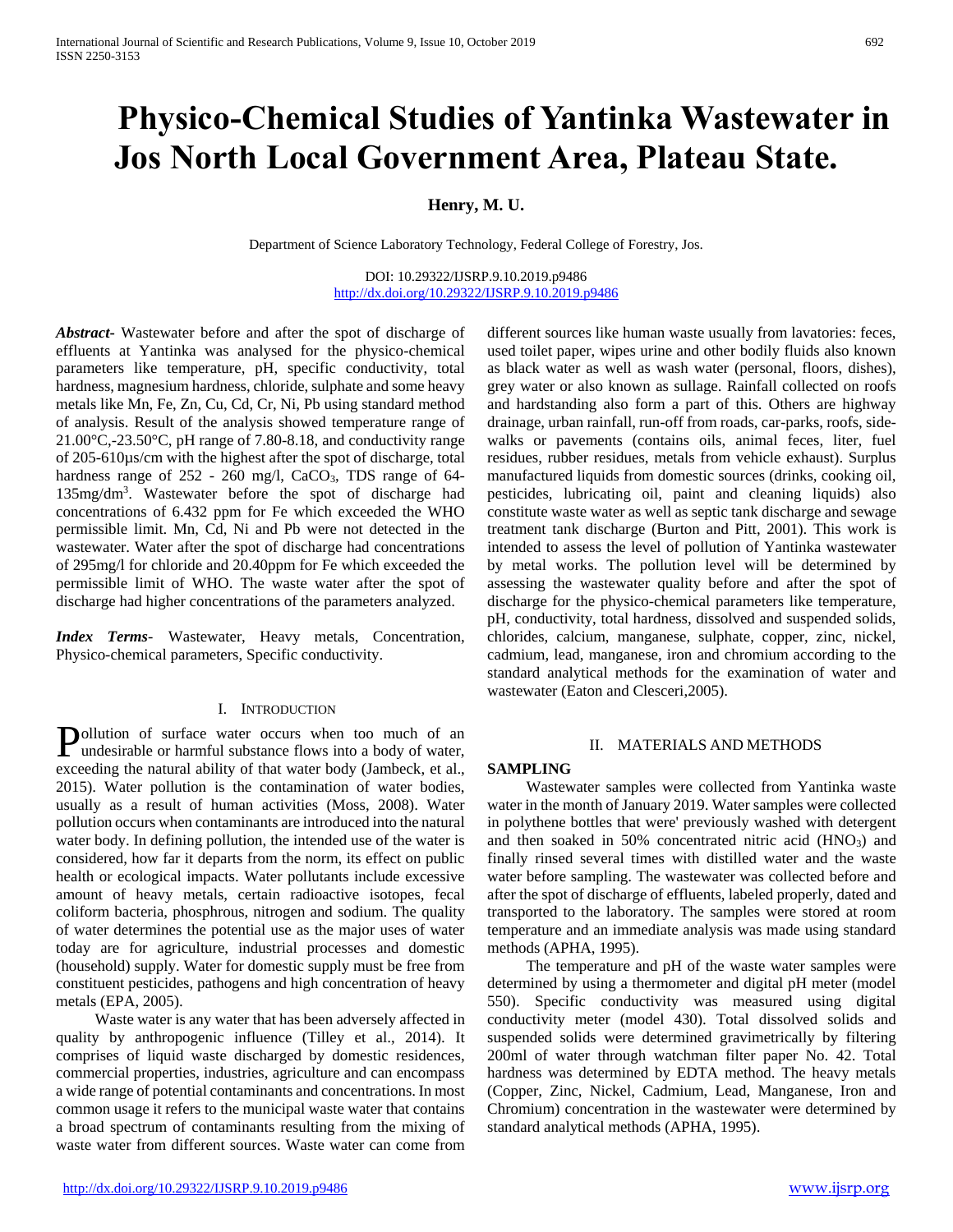# III. RESULTS AND DISCUSSION

## **Table 1 Physical parameters of the wastewater before and after the spot of discharge.**

| <b>Parameters</b>         | Before spot of discharge | After spot of discharge |
|---------------------------|--------------------------|-------------------------|
| Temperature $(^{\circ}C)$ | $21.00 \pm 0.02$         | $23.50 \pm 0.01$        |
| pH                        | $8.18 \pm 0.03$          | $7.85 \pm 0.05$         |
| Conductivity $(\mu s/cm)$ | $601 \pm 0.08$           | $205 \pm 0.12$          |
| Total solids (mg/l)       | $445 \pm 1.32$           | $228 \pm 1.08$          |
| Suspended solids (mg/l)   | $310 \pm 1.00$           | $164 \pm 1.46$          |
| Dissolved solids (mg/l)   | $135 \pm 1.28$           | $64 \pm 1.33$           |

Triplicate determination

### **Table 2 Chemical parameters of the wastewater samples**

| <b>Quality parameters</b> | Water before spot of discharge | Water after spot of discharge |
|---------------------------|--------------------------------|-------------------------------|
| Total hardness (mg/l)     | $260 \pm 0.15$                 | $225 \pm 0.34$                |
| Calcium hardness $(mg_l)$ | $147 \pm 0.14$                 | $163 \pm 0.20$                |
| Magnesium hardness(mg/l)  | $97 \pm 0.30$                  | $105 \pm 0.14$                |
| Chloride $(mg/l)$         | $95 \pm 0.02$                  | $295 \pm 0.06$                |
| Sulphate $(mg/l)$         | $185 \pm 0.43$                 | $240 \pm 0.38$                |

Triplicate determination

# **Table 3 Heavy metal concentration in water before and after the spot of discharge (ppm)**

| Parameters             | Water before spot of discharge | Water after spot of discharge |
|------------------------|--------------------------------|-------------------------------|
| Mn                     | ND                             | $1.13 \pm 0.02$               |
| Fe                     | $6.42 \pm 0.09$                | $20.40 \pm 0.01$              |
| $\overline{z}$ n       | $0.18 \pm 0.05$                | $0.29 \pm 0.02$               |
| Cu                     | $0.11 \pm 0.05$                | $0.16 \pm 0.01$               |
| $\overline{\text{Cr}}$ | $0.05 \pm 0.01$                | $0.04 \pm 0.03$               |
| Cd                     | ND                             | ND                            |
| Ni                     | ND                             | ND                            |
| Pb                     | ND                             | ND                            |

Triplicate determination

 The water temperature before the spot of discharge of effluents was 21.00°C while the temperature of water after the spot of discharge was 23.50 °C. The low temperature value recorded for both water before and after the spot of discharge may be due to the cold dry winds prevalent in the early hours of the day. However, temperature levels of the water samples were within the World Health Organization's recommended range of 10°C to 50°C (WHO, 2006). pH measurements of the water showed the pH value of water before spot of discharge to be 8.18 while the pH value after the spot of discharge was 7.85. This pH value showed slight level of alkalinity. The moderately alkaline pH value observed in the water could be due to the presence of substances which are alkaline generated from the metal works in the area. pH value of the water before spot of discharge showed slight deviation from the neutral pH of 7.0. However, the pH values of the water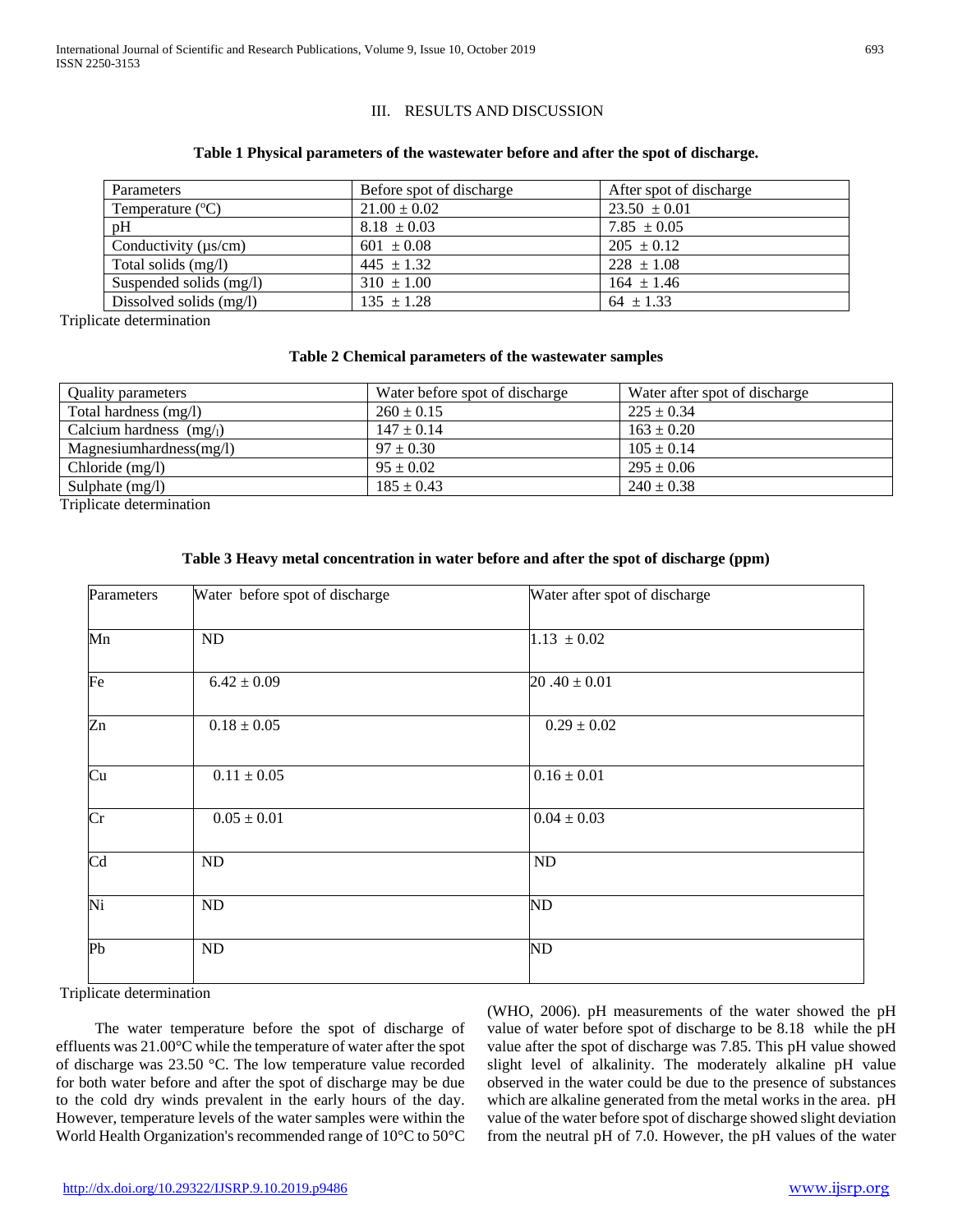were within the WHO (1993) recommended ranges of 6.0 - 9.0 for portable water and 5.5 - 8.5 for agricultural uses.

 Conductivity measurements of the waters range from 215µs/cm to 610µs/cm in water before and after the spot of discharge respectively. The conductivity of an aqueous solution is known to be particularly sensitive to variations in dissolved solids. A large conductance is an indication of highly mineralized water. The high conductivity value shown by water after the spot of discharge could be due to the high concentration of dissolved solids (135mg/l). These solids are capable of dissociating into ions thereby imparting conducting characteristics to the water. Conductivity value for water before the spot of discharge (215µs/cm) is a manifestation of the level of total dissolved solids in the wastewater (64mg/l). However, both waters had conductivities that fell within the WHO recommended range of 8- 10,000µs/cm. The total dissolve solid (TDS) for the wastewater range from 288mg/l in water before the spot of discharge to 445mg/l in water after the spot of discharge. The relatively high concentration of total dissolved solids in water after the spot of discharge could be attributed to contribution through deposition of waste and metal scraps in large quantities into the water which latter decompose and corrode. This is evident in the distance of the water from the settlements and the metal works. The water had concentration of total dissolved solids that were within the WHO recommended permissible limit of 1000mg/l

 Total hardness determination showed water after the spot of discharge to be a of a higher concentration value (260mg/l) while the total hardness of water before the spot of discharge was 252mg/l. The high concentration of total hardness after the spot of discharge might be due to the type of liquid waste emptied from the metal drums that are fabricated in the area which later found its way into the wastewater. It might also be due to the presence of carbondioxide in water which could have been released by decaying organic matter. Carbondioxide is known to enhance the ability of water to dissolve aluminium silicate, calcium carbonates and magnesium carbonate. The relatively high concentration of total hardness (260mg/l) of the water sample after the spot of discharge could also be due to a contribution of hardness producing substances from effluents discharge into the water such as calcium and magnesium carbonates. Although no health - based guideline value has been proposed for hardness by WHO (1993). Hardness of less than 75mg/l could have adverse effect on mineral balance.

 Calcium hardness determination showed a lower concentration of 47mg/l in water before the spot of discharge while calcium hardness concentration of water after the spot of discharge had a higher concentration value of 163mg/l. The higher concentration of calcium in water was also manifested in the concentration of the total hardness, since calcium is the principal cation responsible for hardness of water. The concentration of calcium in the wastewater was however more than 15mg/l typical of most naturally occurring surface water. This could be due to the nature of refuse dump generated in the vicinity of the study. Calcium is usually in the range of 5-500mg/l, as  $CaCO<sub>3</sub>$  (Tessema, 2015). The calcium concentration of the wastewater fell within this range.

 Magnesium hardness ranged from 97mg/l in water before the spot of discharge to 105mg/l in water after the spot of discharge of effluents. The high concentration of magnesium in

water after the spot of discharge could be due to the metal scraps and containers which when thrown into the wastewater rust with time thereby releasing metal ions into the water. It could also be due to the fluids that come with some of the metal containers which when emptied, found its way to the wastewater. The concentration of magnesium in the wastewaters however exceeded the WHO recommended maximum desirable limit of 30mg/l.

 Chloride levels in the water samples ranged from 95mg/l in water before the spot of discharge to 295mgcl/dm<sup>3</sup> in water after the spot of discharge. The relatively high chloride concentration of 295 mgcl/dm<sup>3</sup> after the spot of discharge could be due to the effects of effluents dumped in the wastewater. The value of chloride ion concentration (295mg/l) after the spot of discharge exceeded the WHO permissible limit of 250mg/l while the chloride ion concentration before the spot of discharge (95mg/l) was within the WHO recommended value.

 Sulphate ion determination of water after the spot of discharge has a higher concentration of 240mg/l while the sulphate ion concentration of water before the spot of discharge was 185mg/l. The high concentration of sulphate ion in the water might be due to the nature of effluents discharged into the wastewater. Sulphate though one of the least toxic anions, high concentration in drinking water is known to cause catharsis, dehydration and gastro-intestinal irritation. It also imparts taste to the water. However, the sulphate ion concentration in the water did not exceed the recommended permissible limit of 250mg/l (WHO, 2006).

 Manganese content in water after the spot of discharge was 1.13ppm while the manganese content of water before the spot of discharge was beyond the detectable limit of the instrument used. The high concentration of manganese after the spot of discharge could be due to chemical such as gasoline and runoffs from the dumpsite in the vicinity of the study. This is evidence by the proximity of the metal works to the wastewater. The manganese content of the water after the spot of discharge showed a lower value of 1.13ppm when compared to the manganese value of 42.77ppm reported for water (Nagamani, 2015). Manganese may become noticeable in tap water at concentrations greater than 0.05mg/l by imparting colour, odour and taste to the water (Hassan, 2008). It may be found in deep wells at concentration as high as 2 -3 ppm (Slyvia et al, 2013). The manganese content of the water after the spot of discharge was within the WHO recommended value of 5.0mg/l.

 The concentration of iron in water before and after the spot of discharge was 6.43ppm and 20.40ppm respectively. The high iron content in water after the spot of discharge could be ascribed to the run-offs from the meal works in the area. It could also be due to the metal containers thrown into the wastewater which corrode with time releasing metal ions into the water. At iron concentrations below 0.3ppm, there is no noticeable taste in water but turbidity and colour may develop. Laundry and sanitary wares are also known to be stained at iron concentration above 0.3ppm (Wu et al., 2011). The concentration of iron in the water was high and exceeded the WHO permissible limit of 0.1 ppm

 Zinc content of water before and after the spot of discharge was 0.18ppm and 0.29pp. The Zinc values reported in this study was lower than the values (7-15 ppm) reported for surface water (Nagamani, 2015). However, the Zinc concentration in the